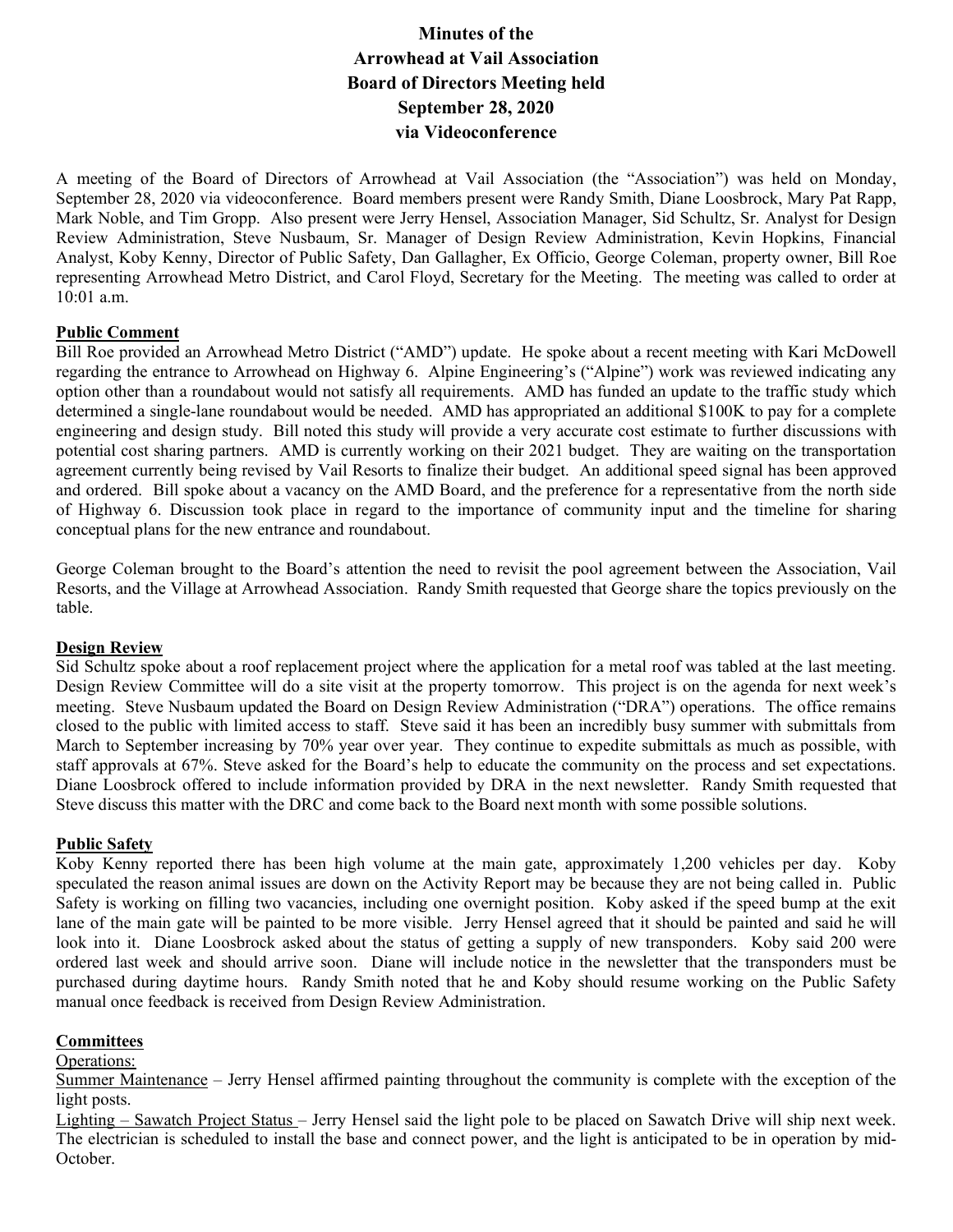Honeywagon Recycle Implementation Plan – Jerry Hensel reported Honeywagon will begin to exchange recycle totes for one single-stream container on October 14th, noting not all containers will be new and some will be slightly used. Those who are not in residence to make the switch may call Honeywagon directly to make arrangements when they are in house. An email blast will be sent to property owners when specifics are finalized.

Comcast – Jerry Hensel informed the Board that Comcast will be boring to lay fiber in various locations throughout Arrowhead. He will provide further details after he meets with Comcast.

Strategic Planning: Mark Noble said the committee has begun to work on the next homeowner survey. He welcomed the Board's input within the next couple of weeks when the committee will review a draft of survey questions.

Marketing: Diane Loosbrock referenced a social media report prepared by Fresh Tape Media. From March 2019 through September 2020 there were 1.3M total impressions, i.e., those who are viewing the content. 31,000 engagements represent those who have interacted with the content by commenting, sharing, etc. Diane spoke about an advertising test Fresh Tape conducted with \$60 of their own money. Without any spend there have been approximately  $50 - 200$  original impressions per month. With the \$60 spend, that number increased to  $2.000 - 3.000$  impressions per month. Dan Gallagher commented on the leadership role of all Board members to drive visits. Randy Smith spoke about the challenge of lack of engagement by homeowners and others. He recommended the committee focus on this matter over the winter to establish tactics to get homeowners more involved.

Hiking: Mary Pat Rapp announced there will be one more day of volunteer trail maintenance scheduled to put up snowshoe signage. She expressed appreciation for the budget line item dedicated to trail maintenance for the Ute and Apache trails next summer. In addition, she said she is hopeful for a combination of support from Vail Resorts and volunteers. Jerry Hensel suggested he and Mary Pat meet with Vail Resorts this fall to discuss expectations and determine what support they will provide.

Nominating Committee: Diane Loosbrock stated, according to the Bylaws, the Board must approve members of the Nominating Committee. She added she purposely changed members this year hoping to expand the reach.

### **Mary Pat Rapp moved to appoint Diane Loosbrock, Randy Smith, Cherry Gallagher, Cathy Shafer, Bill Bethke, and either Ellen or Bruce Winston to the Board Member Nominating Committee. Tim Gropp seconded the motion and it was unanimously approved.**

#### **Financials**

Kevin Hopkins informed the Board the Alpine Bank account has been set up and the process of transferring accounts should be finalized by the end of October. One outstanding assessment payment was received in August. Jerry Hensel has contacted several owners. Kevin is working with corporate accounting to get accounts payable on a regular schedule for expenses that are paid by Vail Resorts and billed back to the Association. On the Income Statement, real estate transfer fees ("RETA") are slightly behind budget year to date. Kevin noted several closings have occurred in September. The forecast has been updated for RETA to exceed budget by \$450K. RETA combined with expense savings is projecting a year-end surplus of \$700K. Tim Gropp said the Finance Committee has decided to table an increase to the annual assessment for 2021.

#### **2021 Proposed Budget**

Tim Gropp reviewed the 2021 proposed budget plan. The operating budget surplus of \$282K plus improvement projects equals a deficit of \$144K. He said this deficit will be monitored carefully by watching real estate closing velocity. He spoke about options of funding the deficit out of the reserves, trimming homeowner functions, or spreading the lighting or landscape improvements over two years. In regard to revenue, RETA is budgeted at \$1.4M based on a three-year average. \$74K in expense for HOA functions is primarily for marketing to include \$15K for a website upgrade, \$20K for social media to cover an annual contribution formerly granted by Arrowhead Metro District, \$30K for administrative headcount, and a one-time expenditure of \$9K for an electronic brochure. Tim said the improvement project list has been vetted and discussed thoroughly with the Strategic Planning Committee, Jerry Hensel, and the Finance Committee. Dan Gallagher asked if AMD will fund evening and special event transportation, and Bill Roe affirmed. Bill added that AMD is committed to keeping service at levels property owners have grown accustomed to. Randy Smith stated it is critical that Board members take time to think about all of the elements of the budget before it is revisited and formally adopted.

## **Old Business**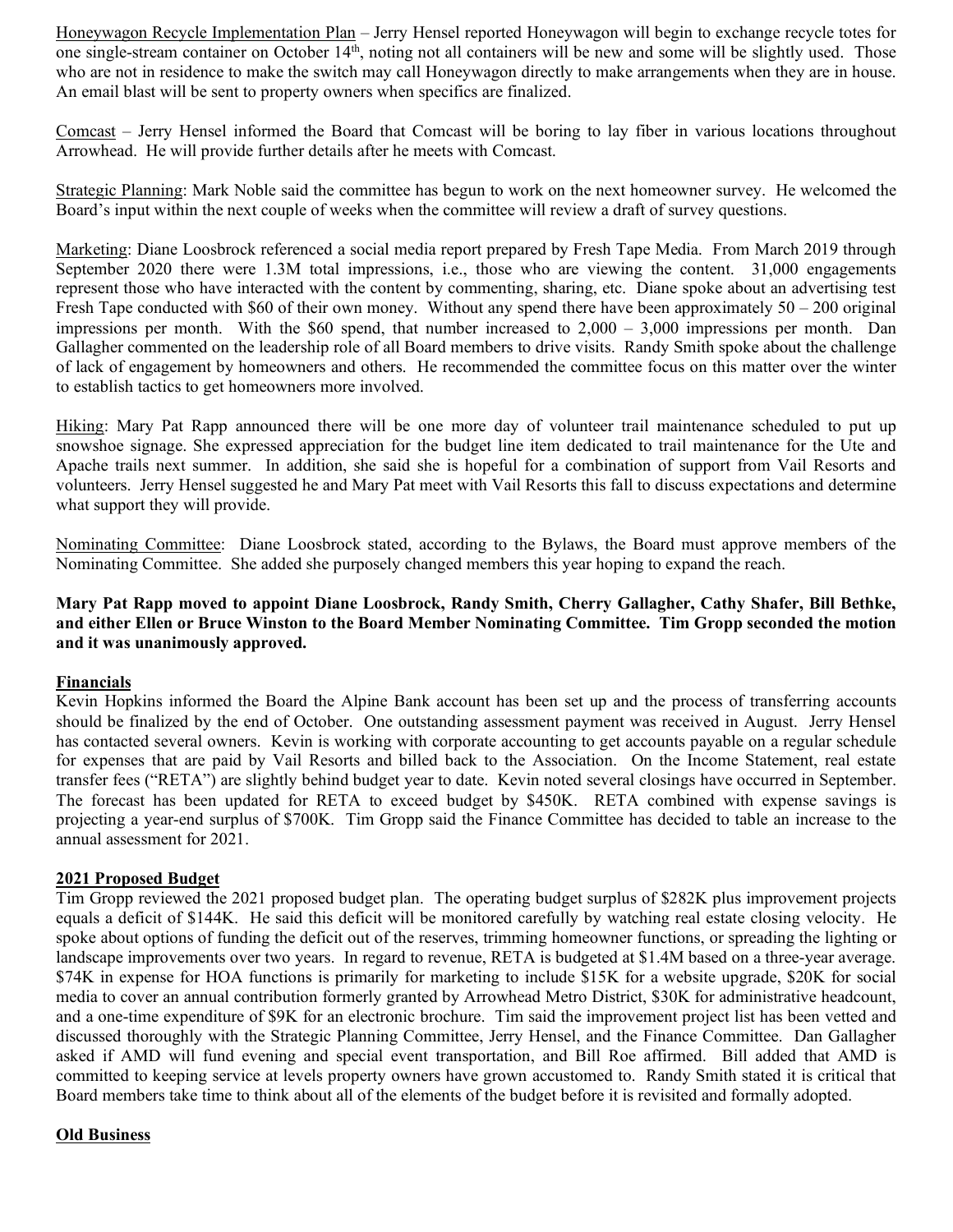Tennis Update: Jerry Hensel said the tennis pro's last day for the season was last Friday. He was given an end-of-season bonus. The clay courts will be winterized mid-October, and nets will stay up at the hard courts until it snows.

Arrowhead Map Update: Diane Loosbrock thanked Dan Gallagher and Mary Pat Rapp for their assistance with finalizing language for the hiking trails on the map. She said once the cyclist and pedestrian resolution is finalized, that will be added to the map and it will be ready to send to Gary Shimanowitz. Jerry Hensel said he has received approval from Vail Resorts Mountain Operations to install an Arrowhead-only map at the base of Arrowhead. Randy Smith requested Jerry do a walk around and discuss possible locations with Gary before meeting with himself and Mary Pat Rapp to finalize a location.

AVA Operations 2020 Objectives: Mark Noble reported all of the key objective are on track.

Arrowhead Bicycle Safety Policy and Signage: Randy Smith referenced a proposed Board Resolution for the Cyclist and Pedestrian Rules and Regulations. Community input was sought in July and August. Action was delayed on the resolution to seek advice from McDowell Engineering on the question received from many homeowners regarding pedestrian safety on Cresta Road. Randy noted Cresta Road is scheduled for resurfacing by AMD in 2021. Kerry McDowell has recommended adding a six inch stripe delineating four to six feet for cyclists and pedestrians to the right of the uphill roadway lane, depending on the section of road. Language in paragraph 7 was discussed. Jerry Hensel clarified road markings will designate bicycles sharing the uphill pedestrian lane and going down in the roadway downhill lane, and pedestrians going up and down in the uphill pedestrian lane.

#### **Diane Loosbrock moved to adopt the Resolution for the Cyclist and Pedestrian Rules and Regulations as presented to the Board with one change to paragraph 7. The change would delete the words "are encouraged" and replace with the word "should." Mark Noble seconded the motion and it was unanimously approved.**

Randy Smith asked for comments on the Bicycle and Pedestrian/Hiker/Snowshoe codes. Diane Loosbrock noted one code differs from what is on the Beaver Creek map. The Board was in agreement to allow Diane to finalize wording of the codes to reflect what is on the map and to include with the policy. She will forward the finalized version to the Board upon completion. Randy Smith and Dan Gallagher will collaborate on the cover letter to be included with the Resolution for distribution to property owners electronically and mailed to those for whom the Association does not have email addresses.

Mountain Operations: Randy Smith relayed that Mountain Operations does not bushwhack small shrubs in ski terrain for safety reasons. They have removed many dead and leaning trees in the glade. Jerry Hensel said Gary Shimanowitz has committed to providing seven days notice for when the mountain will open. Randy informed the Board approval has been received to place a mountain cam in Arrowhead that will be shown on the Beaver Creek website. Diane Loosbrock asked if the webcam could be shown on the Arrowhead at Vail Association website and Jerry Hensel agreed to check into this. Jerry Hensel is working with the IT Department to determine possible locations with fiber and connectivity. He said the webcam will be in place next spring. Discussion took place in regard to the preferred camera view. Dan suggested involving Fresh Tape Media.

Village Fire Pit: Jerry Hensel asked for direction on hours of operation for the fire pit. Jerry explained Public Safety must start the pit for safety reasons, and it will be shut off with a timer. He estimated the gas bill to cost \$3.00 - \$5.00 per hour. The Board requested the fire pit operate from 4:30 pm to 8:00 pm seven days per week. Randy Smith requested that Public Safety monitor and note the activity level.

## **New Business**

Arrowhead Officer Nominating Process: Randy Smith asked the Board to consider an alternative process for officer nomination whereby a group of individuals would meet and discuss various Board members and positions to be filled, and then present a slate by each position to the Board. He asked everyone to think about this vs. the current process for further discussion at the next Board meeting.

Arrowhead Owned Trail Memorial Bench: Mary Pat Rapp spoke about a request to replace the bench on the Navaho trail in memory of a property owner's family member. This prompted the question of whether the Association would like to institute a memorial bench program in the neighborhood. Cost, maintenance, and similar programs in other areas were discussed. The Board declined to support a memorial bench program.